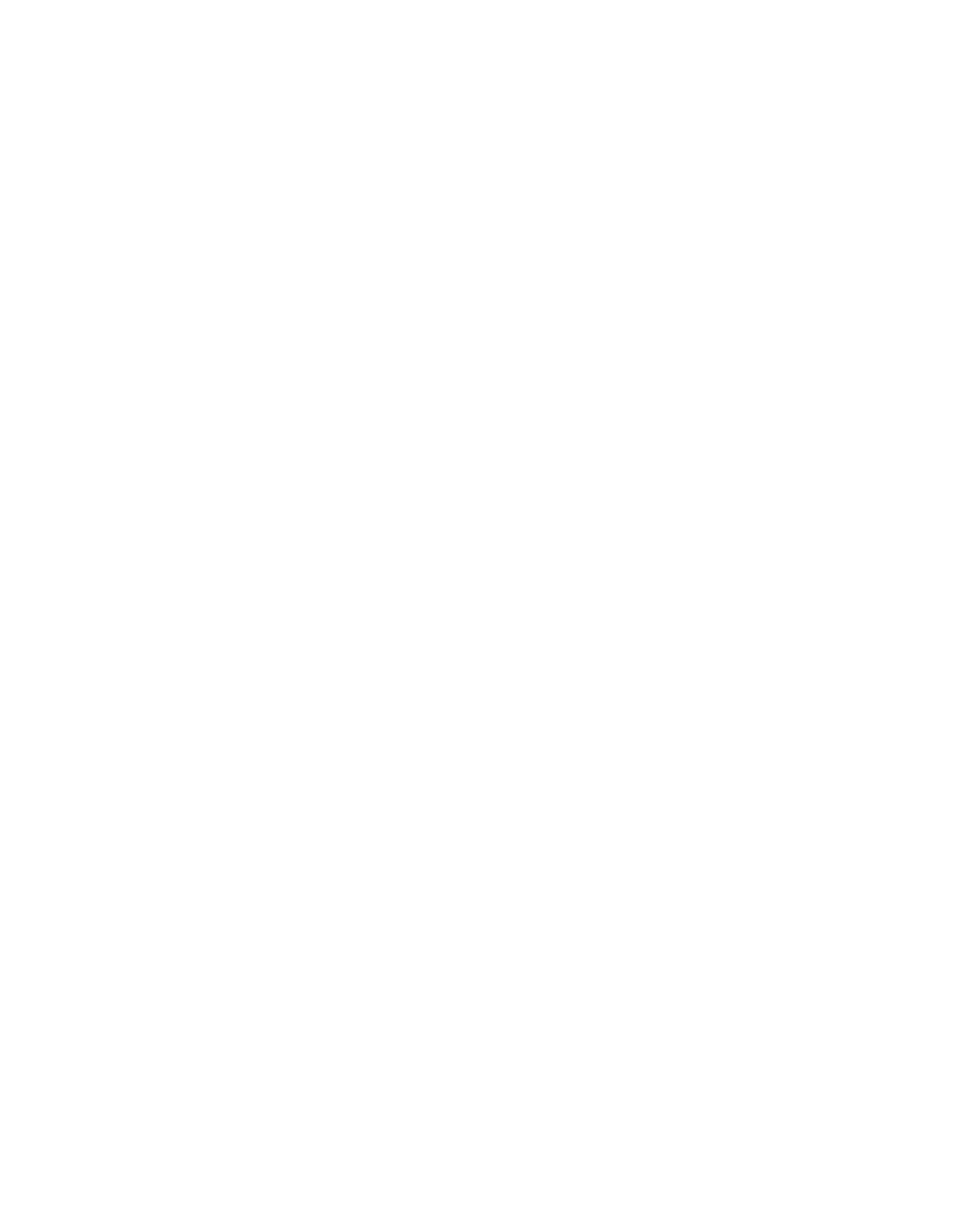## **Play-by-Play Summary (1st period) East Hamilton vs Seymour (Oct 30, 2020 at Murfreesboro, Tenn.)**

**East Hamilton Starters:**

- GK 1 Zeh, Darci
	- 3 Fortune, Alaina
	- 6 Burgner, Zoey
	- 8 Yates, Tenley
	- 21 Drumeller, Olivia
	- 22 Buckner, Madison
	- 10 Lamb, Khylia
	- 26 Chong, Angel
	- 7 Woodcook, Jesse
	- 18 Phillips, Rylee
	- 2 Moore, Mia

#### **Seymour Starters:**

- 00 Jett, Payton
- 2 Wolfenbarger, Abby
- 5 Lane, Trysta
- 8 Hamilton, Mattie
- 11 Hatcher, Braden
- 12 Ellis, Ray Ray
- 19 Glaspie, Emily
- GK 21 Horton, Lauren
	- 23 Houser, Emma
		- 28 Tetting, Ocean
			- 25 Gilmore, Breann

- 00:00 Zeh, Darci at goalie for East Hamilton.
- 00:00 Horton, Lauren at goalie for Seymour.
- 01:56 Shot by SEYMOUR Houser, Emma, SAVE Zeh, Darci.
- 09:40 Corner kick by SEYMOUR Wolfenbarger, Abby [09:40].
- 11:42 Shot by EHAM Yates, Tenley, SAVE Horton, Lauren.
- 12:37 EHAM substitution: Stephens, Diamond for Yates, Tenley.
- 14:47 Corner kick by SEYMOUR Wolfenbarger, Abby [14:47].
- 15:06 Shot by SEYMOUR Glaspie, Emily, SAVE Zeh, Darci.
- 17:04 Shot by SEYMOUR Houser, Emma WIDE RIGHT. Foul on East Hamilton.
- 18:52 Shot by SEYMOUR Glaspie, Emily WIDE.
- 19:28 Corner kick by SEYMOUR Wolfenbarger, Abby [19:28]. Foul on Seymour.
- 21:16 Shot by SEYMOUR Glaspie, Emily WIDE LEFT. Foul on Seymour. Foul on Seymour. Foul on Seymour.
- 28:04 EHAM substitution: Yates, Tenley for Stephens, Diamond.
- 31:26 Shot by EHAM Yates, Tenley, SAVE Horton, Lauren.
- 31:56 Corner kick by EHAM Fortune, Alaina [31:56].
- 34:18 Shot by SEYMOUR Gilmore, Breann HIT POST. Foul on Seymour.
- 35:37 GOAL by EHAM Fortune, Alaina (FIRST GOAL).

#### **EAST HAMILTON 1, SEYMOUR 0**

\*Free kick for 40 yds out

- 36:26 Shot by EHAM Stephens, Diamond WIDE RIGHT.
- 36:26 EHAM substitution: Yates, Tenley for Stephens, Diamond.
- 40:00 End of period [40:00].